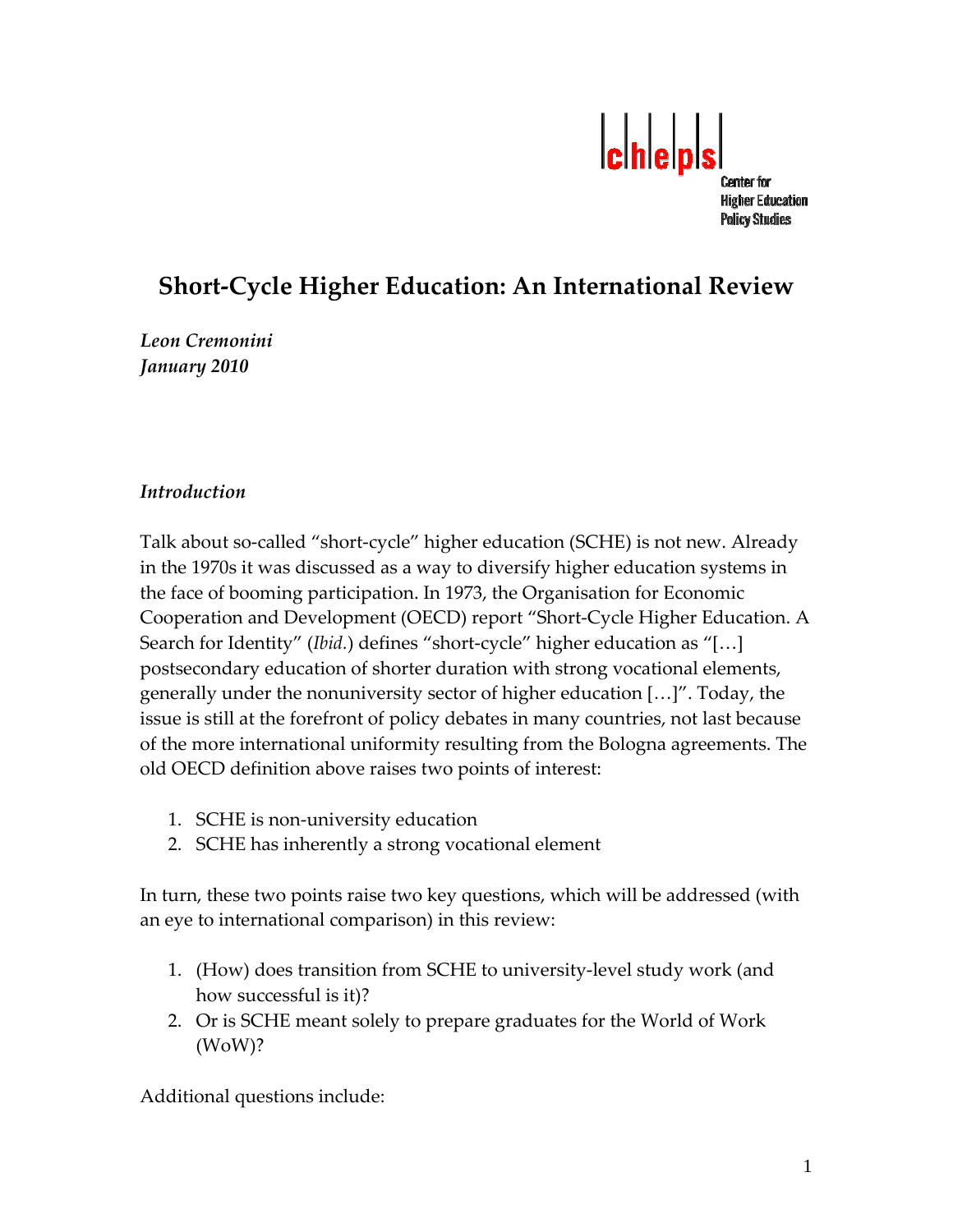- 3. How many students are enrolled in SCHE programmes?
- 4. What are the most common SCHE programmes in different countries?

## *Main Points*

In 2003 the European Association of Institutions in Higher Education (EURASHE) conducted a comparative study on SCHE in Europe. This study yielded some interesting results that, in many cases, were re‐stated in a European conference held in June 2009 (Kirsch and Beernaert, 2009). The next points are raised in both the above‐mentioned documents:

- $\Box$  It is increasingly true that, while most SCHE graduates prefer to join the labour market, an increasing number of them decide to use their SCHE title to continue their studies at a full degree level. In an international comparative perspective, it is clear that "[…] very often the main and sometimes the only aim of SCHE is to give students a short professional training not linked to previous studies" (Kirsch and Beernaert, 2009, Slide  $9)^1$  $9)^1$ . This is the case in Bulgaria, Cyprus, Czech Republic, Latvia, Lithuania, Luxembourg, Spain, Switzerland and Turkey (*Ibid*)
- $\Box$  However, in countries where SCHE has strong links with degree programmes or are embedded in a structure of degree studies, one of the objectives is virtually always the preparation for degree studies. In the latter case, "the transition is just a further step on the ladder of learning" (Kirsch, Beernaert and Nørgaard, 2003, p.8).
- $\Box$  In most countries the transition is governed by legislation<sup>[2](#page-1-1)</sup>, by agreed principles<sup>[3](#page-1-2)</sup>, or there is an integrated higher education system<sup>[4](#page-1-3)</sup>. In a minority of countries this is not the case. Clearly, in the former transition to full degrees (which is basically recognition of prior learning) is simpler than in the latter. In the latter case students depend far more on the higher education institutions, who can decide more autonomously whether the student will be accepted or not for a degree programme and how many credits will be given for the qualifications acquired (Kirsch, Beernaert and Nørgaard, p.50)

<u>.</u>

<span id="page-1-0"></span> $1$  This does however not exclude the possibility to use credits from these studies for a degree programme (*Ibid*)

<span id="page-1-1"></span><sup>2</sup> Including: Austria, Bulgaria, Croatia, Cyprus, Denmark, France, Hungary, Iceland, Ireland, Italy, Latvia, Norway, Slovenia, Spain, Switzerland, and Turkey

<span id="page-1-2"></span><sup>3</sup> United Kingdom

<span id="page-1-3"></span><sup>4</sup> Sweden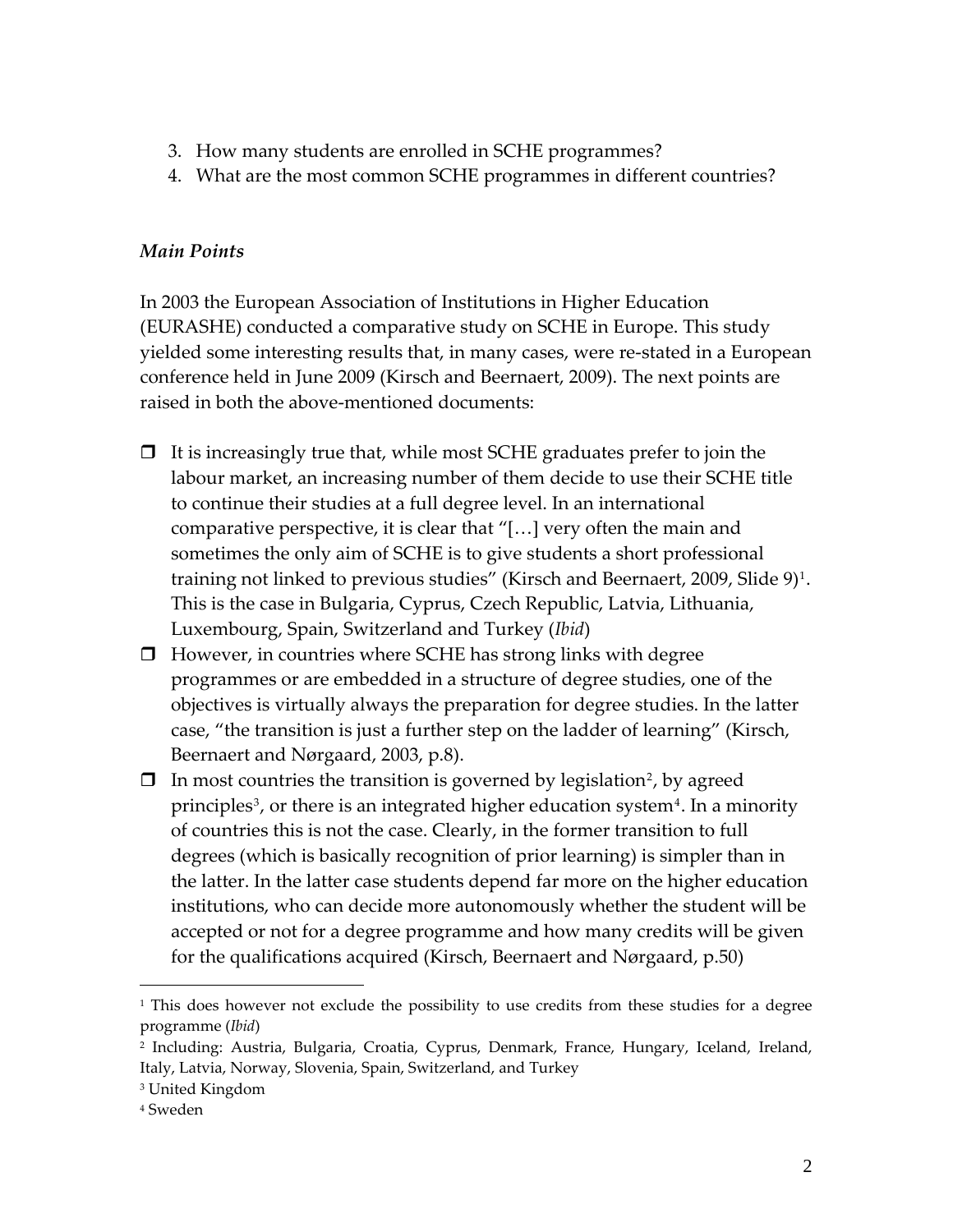- $\Box$  Sometimes the credits earned in SCHE can be taken into account entirely when proceeding to degree studies but in other cases they will just grant access to university or degree studies
- $\Box$  There is no relation between the participation rate in higher education and the occurrence of SCHE. SCHE is not necessary to boost participation figures
- $\Box$  However there is a relation between completion of a first tertiary-level degree and the occurrence of SCHE. The countries with the highest completion rates in higher education such as Ireland and the U.K. are countries where tertiary short cycle education or sub‐degree is strongly represented (See for example Table 1 and Chart 1 on the types of, and graduation rates in, SCHE programmes in the UK)<sup>[5](#page-2-0)</sup>. Recent data from the OECD's Education at a Glance (table A1 3a) shows that in the U.K. and Ireland the percentage of the population that has attained tertiary‐type B education or tertiary‐type A and advanced research programme is higher than both the OECD and the EU‐19 averages. For example in the U.K. the percentage of 25‐34 year olds who has attained tertiary‐type B education or tertiary‐type A and advanced research programme is 37% while the OECD average is 34% and the EU‐19 average is 31%
- $\Box$  In most countries SCHE is delivered at universities and/or at other Higher Education Institution. This means that in these countries SCHE is at least more likely to be successful in supporting student transfer to full degree programmes because it is part of higher education. These countries are Austria, Bulgaria, Croatia, France, Iceland, Ireland, Italy, Latvia, Malta, Norway, Romania, Sweden, Switzerland, Turkey, and the United Kingdom
- $\Box$  In some countries, SCHE is not delivered at or in collaboration with universities/higher education institutions (but rather at colleges and schools) so it will not really regarded as higher education. These countries are the Czech Republic, Hungary, Luxemburg, and Spain
- $\Box$  Although in many countries the transition is seen as fairly easy the majority of students do not make the transition to degree programmes. This is only the case in Bulgaria, Hungary and the U.K. (England and Wales) (Beernaert and Nørgaard, 2003, p.52)

<u>.</u>

<span id="page-2-0"></span><sup>&</sup>lt;sup>5</sup> It is noteworthy that the 2003 report by Kirsch, Beernaert and Nørgaard also mentions Turkey as an example of a country where there is a relation between completion of a first tertiary‐level degree and the occurrence of SCHE, but this does not tally with the EAG data for 2009 reported above. While it is true that SCHE is strongly represented in Turkey (See Table 1), percentage of the population that has attained tertiary‐type B education or tertiary‐type A and advanced research programme is in fact lower than both the OECD and the EU 19 average (e.g. the 35‐34 year olds account for only 14%)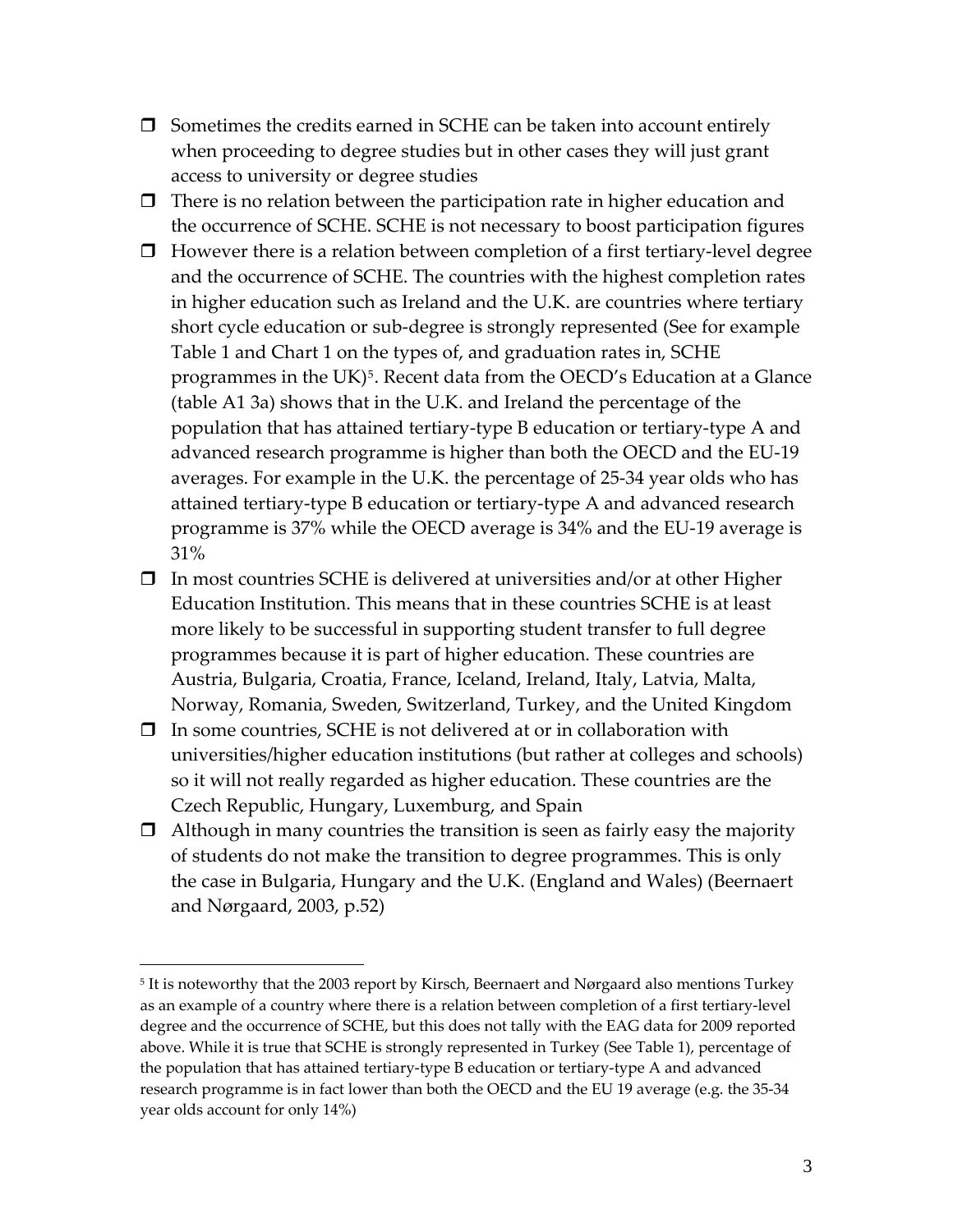SCHE represents an important proportion of student population in the Bologna signatory countries. In 2003 the total number of students in SCHE was over 1.7 million (plus 826,000 in post‐secondary education) over around 16 million students in higher education institutions, or 16% (Kirsch and Beernaert, 2009, Slide 7)

Short‐cycle awards may differ in different countries. Below is the denomination and nature of short‐cycle awards for select countries (see HETAC and NQAE, 2003).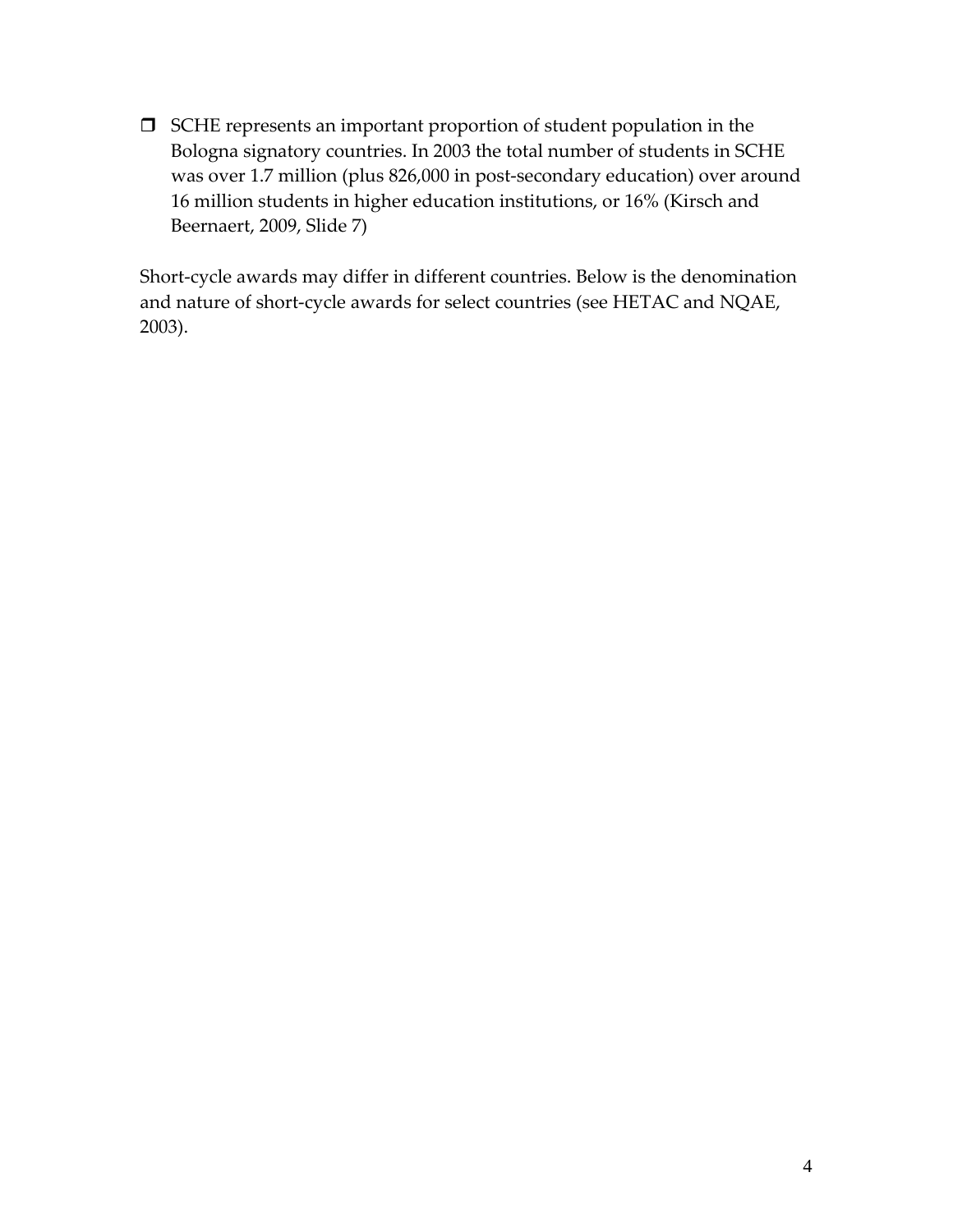| Country   | <b>Short-Cycle Award</b> | <b>Description and Providers</b>                                                |
|-----------|--------------------------|---------------------------------------------------------------------------------|
| Australia | Diploma                  | - Prepares candidate for self-directed application of skills                    |
|           |                          | and knowledge based on fundamental principles and/or                            |
|           |                          | complex techniques                                                              |
|           |                          | - Recognises the capacity for initiative and judgment across                    |
|           |                          | a broad range of technical and/or management functions                          |
|           | Advanced Diploma         | - Like above but more specialised qualification and signifies                   |
|           |                          | skill and knowledge of a greater complexity and a higher                        |
|           |                          | level of personal accountability than is required at a                          |
|           |                          | Diploma level                                                                   |
|           | Associate Degree         | - Positioned alongside the Advanced Diploma. Two years in                       |
|           |                          | duration following qualifications referred to as "year 12"                      |
|           |                          | or equivalent, or Certificate III or IV                                         |
|           |                          | - Emphasis on the foundational, research-based knowledge                        |
|           |                          | of an academic discipline. It is broad-based in conceptual                      |
|           |                          | and theoretical content, and often multi-disciplinary                           |
|           |                          | - The generic employment-related skills are appropriate to<br>the discipline(s) |
|           |                          | - Can be a fully articulated pathway into the Bachelor                          |
|           |                          | Degree in the same field                                                        |
| Canada    | Undergraduate            | - Two or three years in duration.                                               |
|           | Diploma                  | - Available in a wide-range of institutions and in a wide                       |
|           |                          | range of disciplines.                                                           |
|           |                          | - Designed to provide learners with the theoretical                             |
|           |                          | knowledge and hands-on skills needed to enter the work                          |
|           |                          | force                                                                           |
|           |                          | - Often includes practical experience with potential                            |
|           |                          | employers (and some include paid work experience)                               |
|           |                          | - Credits are recognised for the purposes of transfer and                       |
|           |                          | progression to full degree programmes (since the 1990s)                         |
|           | Undergraduate            | - Usually 1 year                                                                |
|           | Certificate              | - Available in a wide-range of disciplines, which are                           |
|           |                          | generally dictated by the specialisms and expertise of the                      |
|           |                          | providing institutions                                                          |
|           |                          | - Considerable variation in certificate programmes from                         |
|           |                          | institution to institution and from province to province                        |
|           |                          | - Credits are recognised for the purposes of transfer and                       |
|           |                          | progression to full degree programmes (since the 1990s)                         |
|           | <b>Associate Degree</b>  | - Only available in BC                                                          |
|           |                          | - Two-year academic award with an Arts or Science focus                         |
| Denmark   | Vocational               | - Between 1 and 3 years' duration (normally 2 years, 120                        |
|           | <b>Academy Degree</b>    | credits)                                                                        |
|           | (AK)                     | - Typically directed at an established occupational area                        |
|           |                          | - An AK graduate should be able to perform practice-                            |
|           |                          | oriented tasks based on an analytical approach within                           |
|           |                          | specific professions. The three "competency goals" are                          |

*Table 1: Short Cycle Awards by Country and their Description*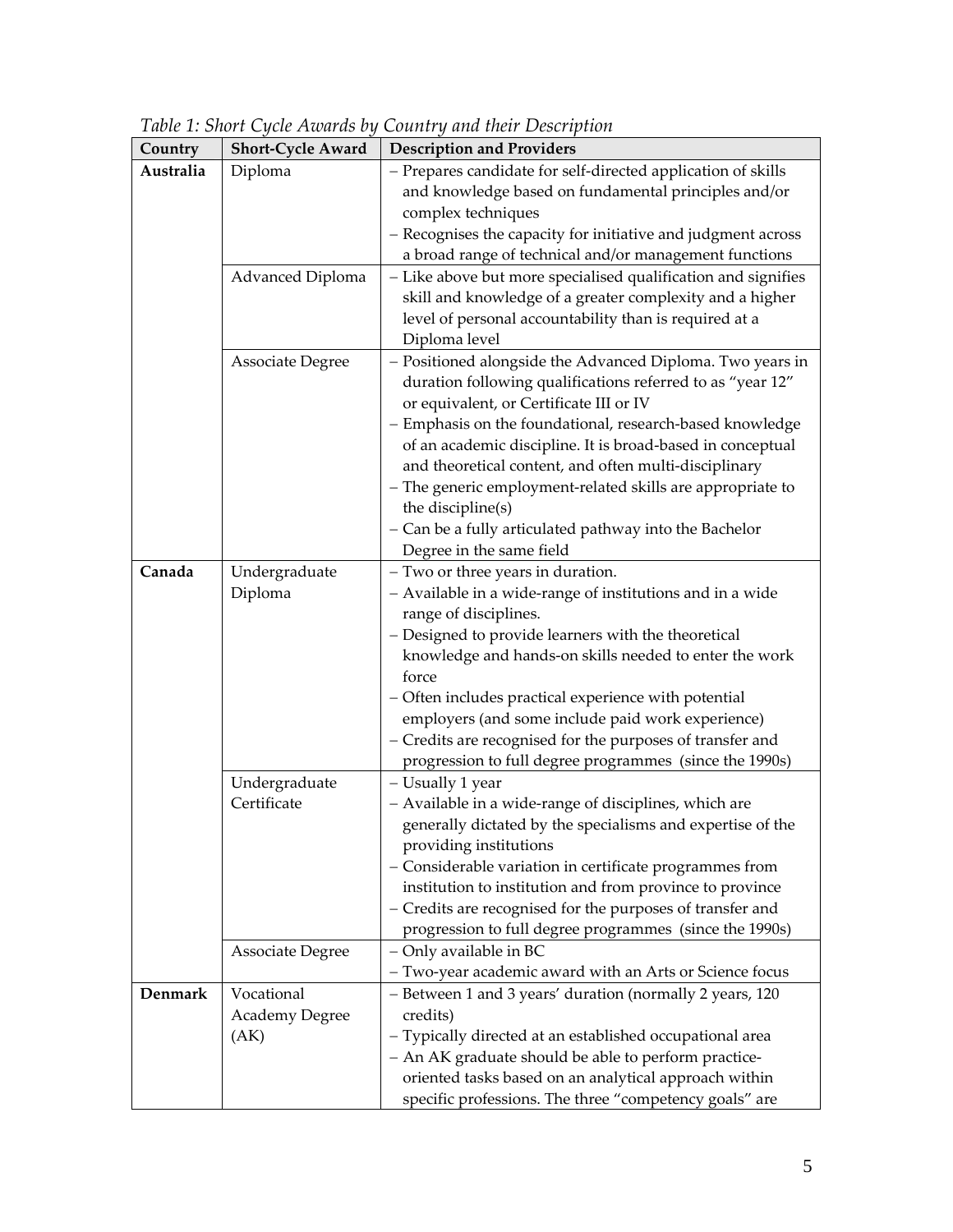| Country       | <b>Short-Cycle Award</b> | <b>Description and Providers</b>                                 |
|---------------|--------------------------|------------------------------------------------------------------|
|               |                          | defined as (1) intellectual, such as analytical and abstract     |
|               |                          | thinking (2) professional and academic, such as such as          |
|               |                          | specialist competencies within a specific discipline, insight    |
|               |                          | into related disciplines, cross-disciplinary competencies        |
|               |                          | and (3) practical, such as practical skills, professional ethics |
|               |                          | and responsibility                                               |
|               |                          | - The best-known programmes are the short-cycle further          |
|               |                          | technical programmes, the market economics programme             |
|               |                          | and the computer specialist programme                            |
|               |                          | - Programmes are primarily offered at the vocational             |
|               |                          | colleges, i.e. the business colleges and technical colleges      |
|               |                          | - After 2000 it was made simpler to transfer to medium/long      |
|               |                          | degrees (i.e. full degrees)                                      |
|               |                          | - Transition arrangements are protected by the law, though       |
|               |                          | students may need to undertake bridging studies                  |
| <b>Turkey</b> | Pre Licentiate or        | - 2-year full-time university study                              |
|               | <b>Associate Degree</b>  | - Relationship between the two-year associate degree and         |
|               | (Önlisans                | the two-year higher education diploma is not clear               |
|               | Diplomasi)               | - Transfer progression and articulation arrangements are         |
|               |                          | difficult to source                                              |
|               | <b>Higher Education</b>  | - 2-year full-time study                                         |
|               | Diploma (Higher          | - Relationship between the two-year associate degree and         |
|               | Technician               | the two-year higher education diploma is not clear               |
|               | Diploma)                 | - Transfer progression and articulation arrangements are         |
|               |                          | difficult to source                                              |
| United        | <b>Foundation Degree</b> | - Available in England, Wales and Northern Ireland               |
| Kingdom       |                          | - It is offered by universities in partnership with higher       |
|               |                          | education colleges and further education colleges. It can        |
|               |                          | also be delivered in the workplace, via the internet or by       |
|               |                          | distance learning                                                |
|               |                          | - A full-time Foundation Degree course takes two years, or       |
|               |                          | three to four years pro-rata on a part-time basis                |
|               |                          | - No standard/minimum entry requirements (decisions on           |
|               |                          | eligibility are made by the university or college offering the   |
|               |                          | course                                                           |
|               |                          | - Located at the Intermediate (I) level in the Framework for     |
|               |                          | higher educational qualifications in England, Wales and          |
|               |                          | Northern Ireland. The next level up is the Honours (H)           |
|               |                          | level, which covers bachelor degrees with honours                |
|               |                          | - Vocationally-focused higher education qualification,           |
|               |                          | designed in conjunction with private and public sector           |
|               |                          | employers to meet skills shortages at the higher technician      |
|               |                          | and associate professional levels (e.g. legal executives,        |
|               |                          | marketing consultants, personnel officers)                       |
|               |                          | - It develops (1) work-specific skills relevant to a particular  |
|               |                          | sector of industry, (2) key transferable skills, such as         |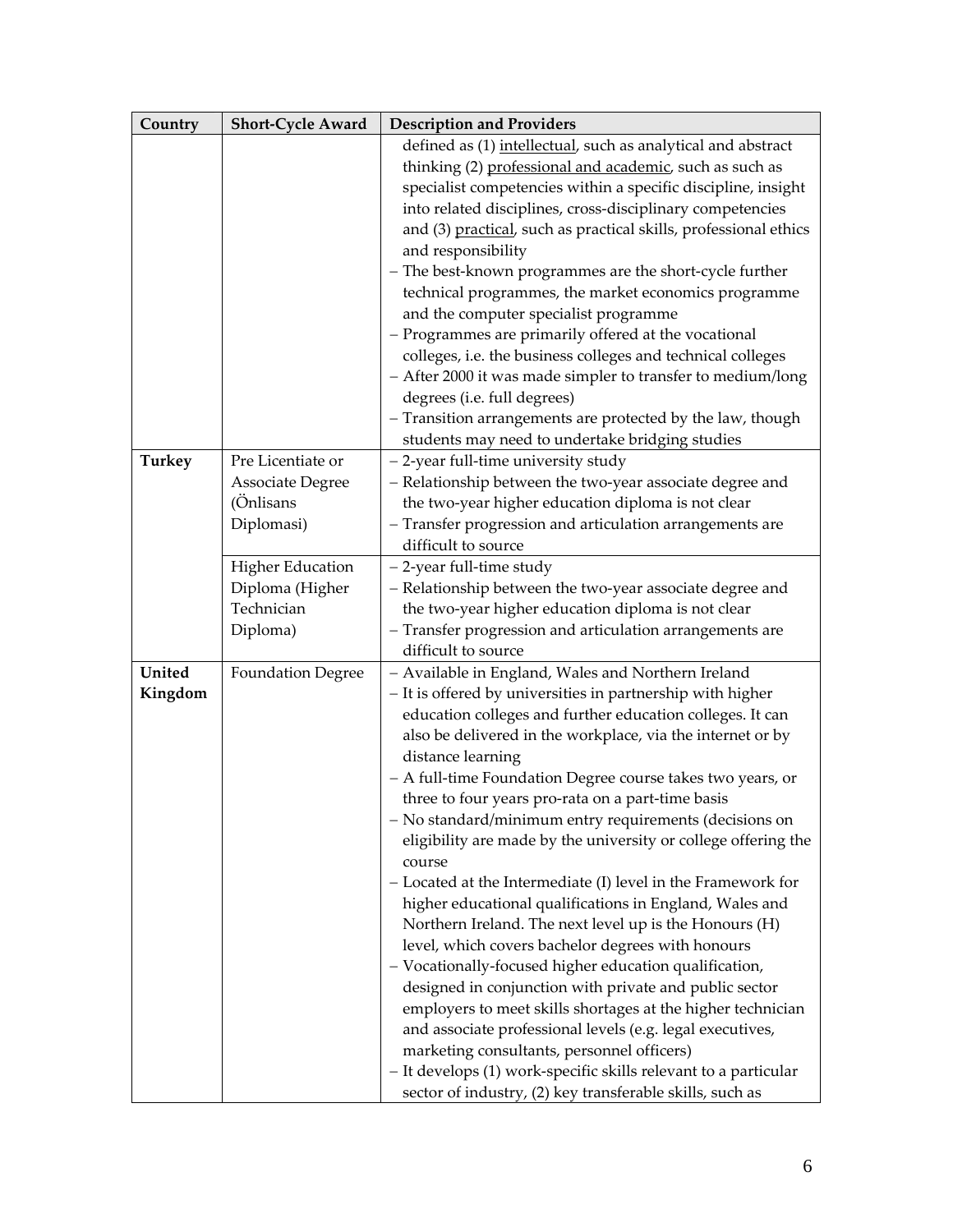| Country | <b>Short-Cycle Award</b>              | <b>Description and Providers</b>                                                                            |
|---------|---------------------------------------|-------------------------------------------------------------------------------------------------------------|
|         |                                       | communication and problem solving and (3) generic skills                                                    |
|         |                                       | such as reasoning, professionalism and work process                                                         |
|         |                                       | management                                                                                                  |
|         |                                       | Progression to an honours degree possible on the basis of a                                                 |
|         |                                       | further 12 to 15 months full-time study.                                                                    |
|         | <b>Higher National</b>                | - Vocational qualification lasting usually two years full-time                                              |
|         | Diploma (HND)                         | or three years part-time                                                                                    |
|         |                                       | - Covers the knowledge and skills needed for training                                                       |
|         |                                       | towards jobs at middle management or technician level                                                       |
|         |                                       | - Provided by Colleges of Further Education, Colleges of                                                    |
|         |                                       | Higher Education and some universities.                                                                     |
|         |                                       | - In Scotland: placed at Level 8 of the Scottish Credit and                                                 |
|         |                                       | Qualifications Framework (one level below the Ordinary                                                      |
|         |                                       | <b>Bachelor Degree)</b>                                                                                     |
|         |                                       | - In England, Wales and Northern Ireland: equivalent to the                                                 |
|         |                                       | 'Intermediate' category (like the Foundation degree)                                                        |
|         |                                       | - In broad terms it is considered equal to the first two years                                              |
|         |                                       | of a Bachelor Degree. Some courses run so that students                                                     |
|         |                                       | can graduate with a HND after two years or elect to                                                         |
|         |                                       | continue for a third year to obtain a Bachelor's degree.46 In                                               |
|         |                                       | other instances, HND graduates can apply for entrance                                                       |
|         |                                       | directly onto the second or third year of degree                                                            |
|         |                                       | programmes in the same subject at different institutions,                                                   |
|         |                                       | although some institutions will only accept HNDs as entry                                                   |
|         |                                       | qualifications onto the first year of a degree programmes.                                                  |
|         | Diploma of Higher                     | - Roughly equivalent to the Higher National Diploma                                                         |
|         | Education                             | - Generally consists of two years of full-time study, or 3-4                                                |
|         |                                       | years of part-time study, and is available in a restricted                                                  |
|         |                                       | range of subject areas such as Accounting, Construction,                                                    |
|         |                                       | Nursing, Science and Technology and Textile design<br>- Offered by Colleges of Further and Higher Education |
|         | <b>Higher National</b><br>Certificate | - Up to 12 Credits (1 credit = 40 hours)                                                                    |
|         |                                       | - Progression to degree level studies possible                                                              |
|         |                                       |                                                                                                             |
|         |                                       |                                                                                                             |
|         | Certificate of Higher                 | - Often administered by Adult or Continuing Education                                                       |
|         | Education                             | centres or departments                                                                                      |
|         |                                       | - Designed for return-to-education learners.                                                                |
|         |                                       | - Usually corresponds to the first year of a bachelor level                                                 |
|         |                                       | degree                                                                                                      |
|         |                                       | - Mostly allows for progression to bachelor programmes                                                      |
|         | <b>Associate Degrees</b>              | - Accredited to award American Associate Degrees                                                            |
|         | Associate Bachelor                    | - Available at the University of Ulster only                                                                |
|         | Degree                                | - 2-year long                                                                                               |
|         |                                       | - More academic in nature than the Foundation Degree                                                        |
|         |                                       | - Does not include work-based learning                                                                      |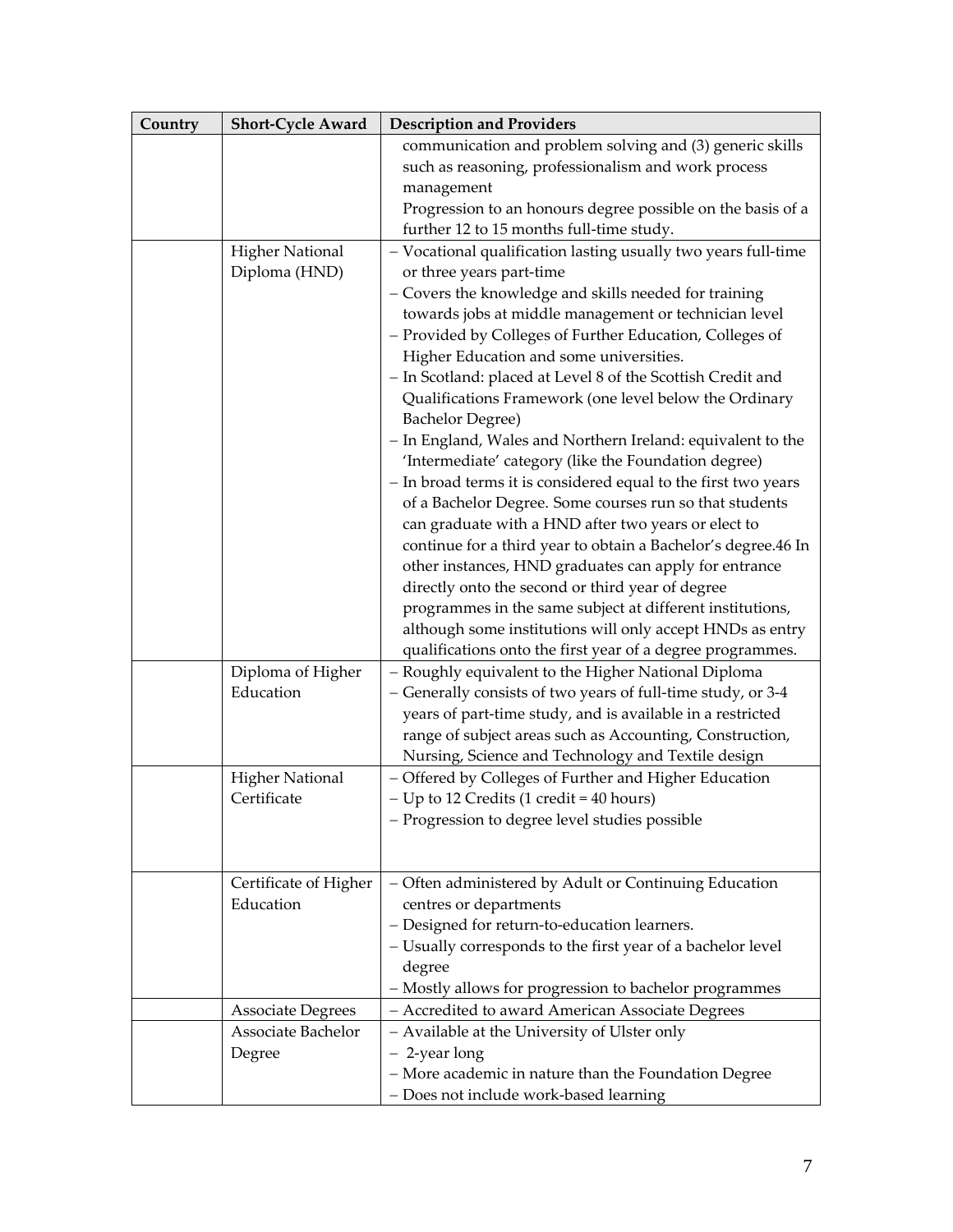| Country       | <b>Short-Cycle Award</b> | <b>Description and Providers</b>                                |
|---------------|--------------------------|-----------------------------------------------------------------|
|               |                          | - Progression is into the second year of the Honours degree     |
| United        | Associate Degree         | - The most common of Short Cycle Degrees in the US              |
| <b>States</b> |                          | - 2-year of full-time study or around 60 semester credits       |
|               |                          | (roughly 20 courses) accumulated on a part-time basis           |
|               |                          | - Include:                                                      |
|               |                          | o Occupational Associate Degrees which train students           |
|               |                          | for specific careers                                            |
|               |                          | o Transfer Associate Degrees which are designed to be a         |
|               |                          | first step towards a bachelor's degree. Students on             |
|               |                          | transfer associate degree programmes take the                   |
|               |                          | introductory courses or general education core of a             |
|               |                          | baccalaureate programme (writing, literature, science           |
|               |                          | and mathematics). These courses correspond to the               |
|               |                          | freshman and sophomore levels of a four year                    |
|               |                          | programme. Students graduate with an associate in               |
|               |                          | arts or associate in science degree and are eligible to         |
|               |                          | transfer about half the credits they will need for their        |
|               |                          | bachelor's degree in a four year college. Generally             |
|               |                          | designed for one of two objectives, (1) either to               |
|               |                          | prepare the learner for an occupation, (2) or to provide        |
|               |                          | a foundation for a baccalaureate degree programme               |
|               |                          | - Available from public community colleges, private 2-year      |
|               |                          | colleges, for-profit technical institutes, and many 4-year      |
|               |                          | colleges and universities (the majority of them, however,       |
|               |                          | some 86% [2003 data], are conferred by what the Carnegie        |
|               |                          | Foundation classifies as 'associate's colleges', i.e., colleges |
|               |                          | which offer two year associate degree and one year              |
|               |                          | certificate programmes but, with few exceptions, award no       |
|               |                          | bachelor degrees)                                               |
|               | Certificate.             | - Normally awarded for one year of credited full-time study     |
|               |                          | at a community college (or the part-time equivalent)            |
|               |                          | - Normally corresponds to the first year of an associate        |
|               |                          | degree programme                                                |

SCHE seems to have an increasing impact. If one looks for instance at the U.K., one sees that the absolute number of SCHE qualifications is increasing. Data from the U.K.'s Higher Education Statistics Office shows that in year 2006‐2007, over a total of 51,280 full‐time undergraduate degrees awarded, 7,990 were Foundation Degrees, 24,985 were Higher National Diplomas or Diploma of Higher Education and 18,305 were "other". In year 2007‐2008 the numbers increased: over a total of 59,530 full‐time undergraduate degrees awarded, 9,570 were Foundation Degrees, 25,160 were Higher National Diplomas or Diploma of Higher Education and 24,795 were "other" (including the professional graduate degree in Education). In relative terms it is rather stable (see Chart 1 below). The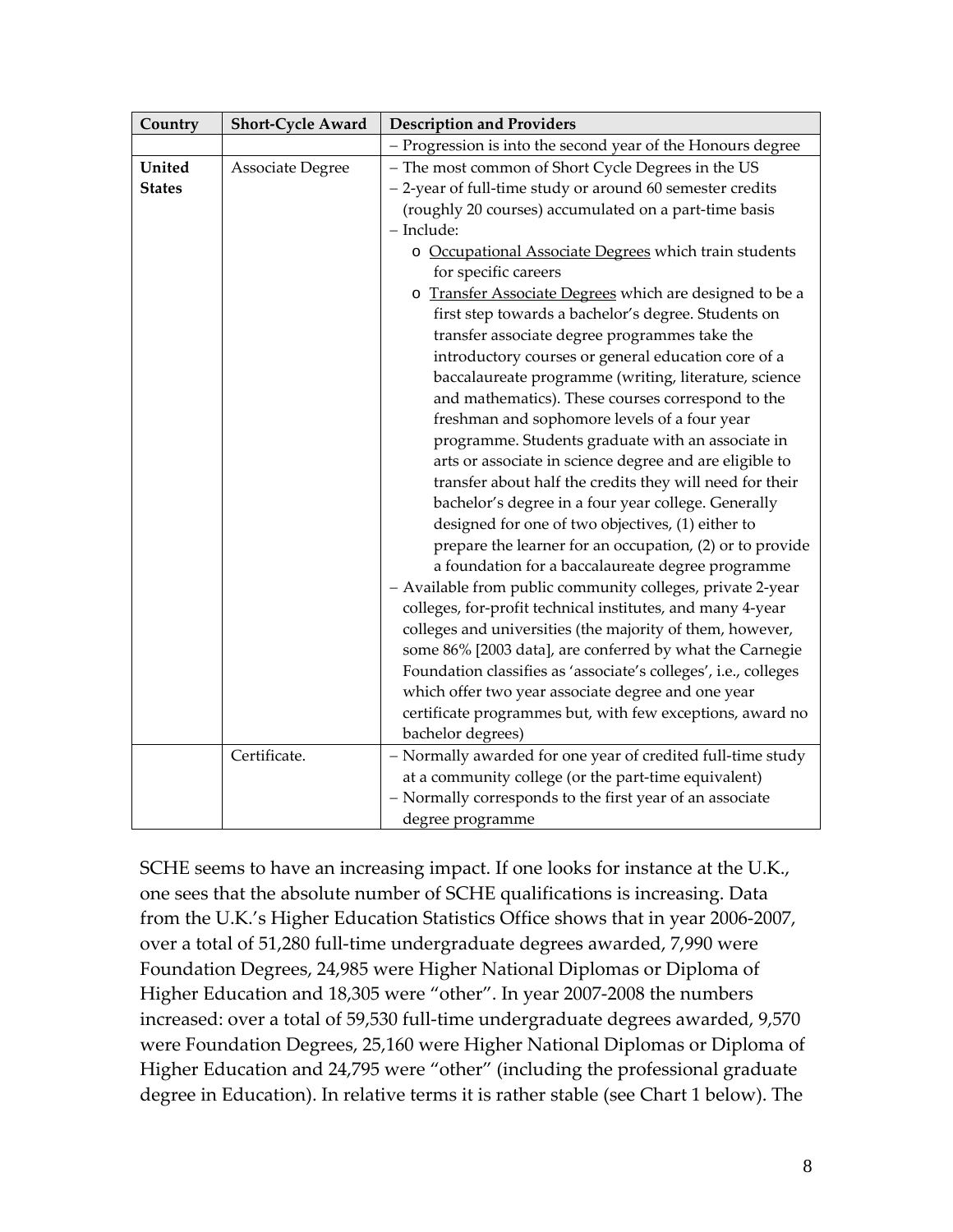Foundation Degrees account for about 16% of the total full-time undergraduate awards in both years, the Higher National Diplomas or Diploma of Higher Education has decreased from 49% to 42% and the "other" has increased from 36% to 42% (the professional graduate degrees in Education playing a part in this change).



**Changes in SCHE Degrees 2006/2007-2007/2008, UK**

*Chart 1. SCHE in the U.K. – degrees granted in Academic Year 2006‐2007 and 2007‐ 2008. Source HESA, 2009*

Finally, it is of interest to measure up the impact of SCHE on success rates in achieving a full undergraduate degree (bachelor). For instance, Pascarella and Terenzini (referred to in Durst, 2009, p. 12) point out that "students are adequately matched on variables of academic aptitude, race, ethnicity, gender, and others, those who begin at a community college are at least 15% less likely to attain a bachelor's degree than those who begin at a four‐year institution".

However, the same source mentions that most studies suggest the performance of transfer students from Community Colleges is problematic for who transfers credit hours without having completed an Associate Degree. Instead, who has achieved his/her Associate Degree is far more successful in subsequent 4‐year programmes. Moreover, it was found that the number of credit hours gained is inversely proportional to subsequent performance at 4‐year institutions, and an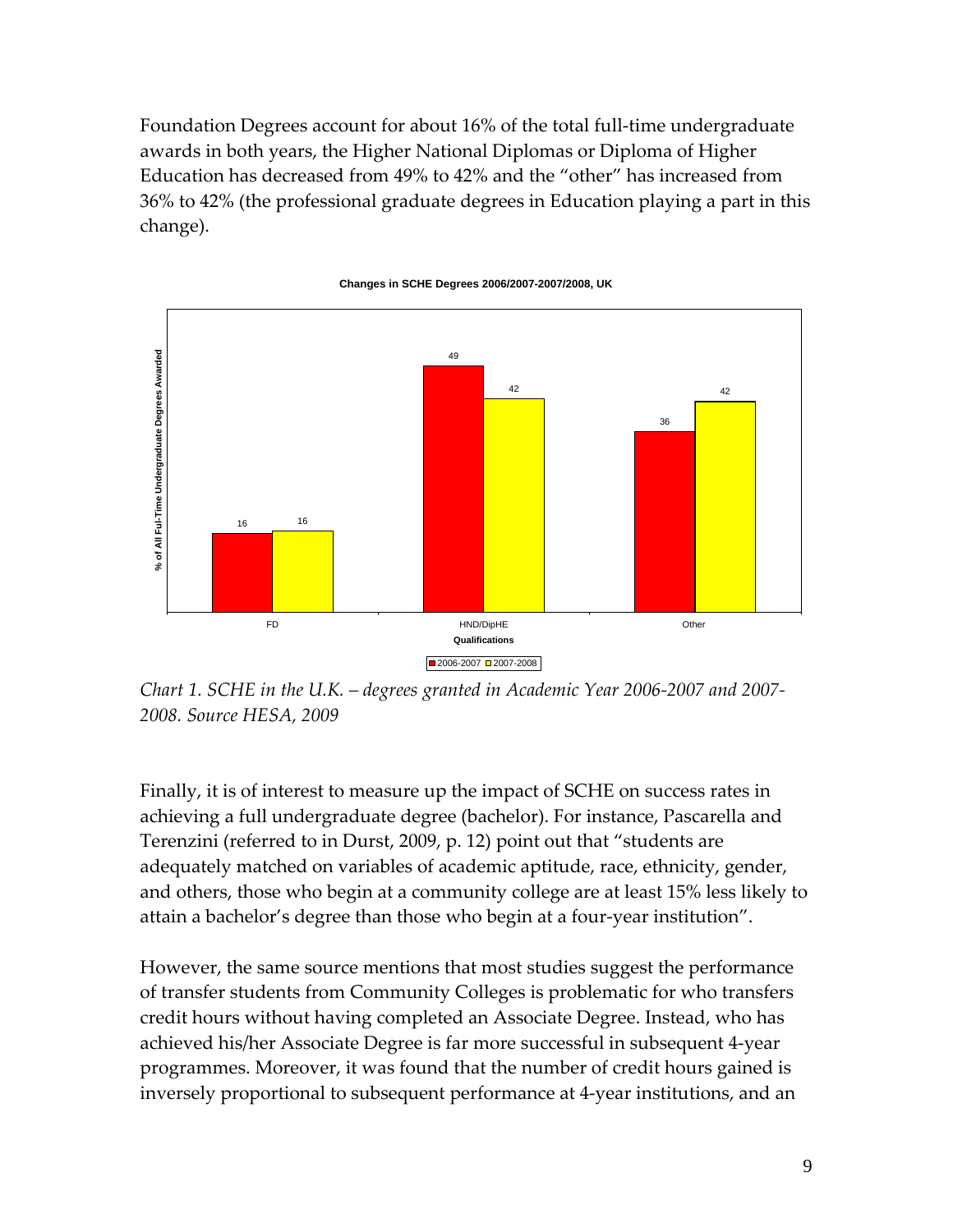initial drop in performance during their first semester of transfer has also been noted (*Ibid*.)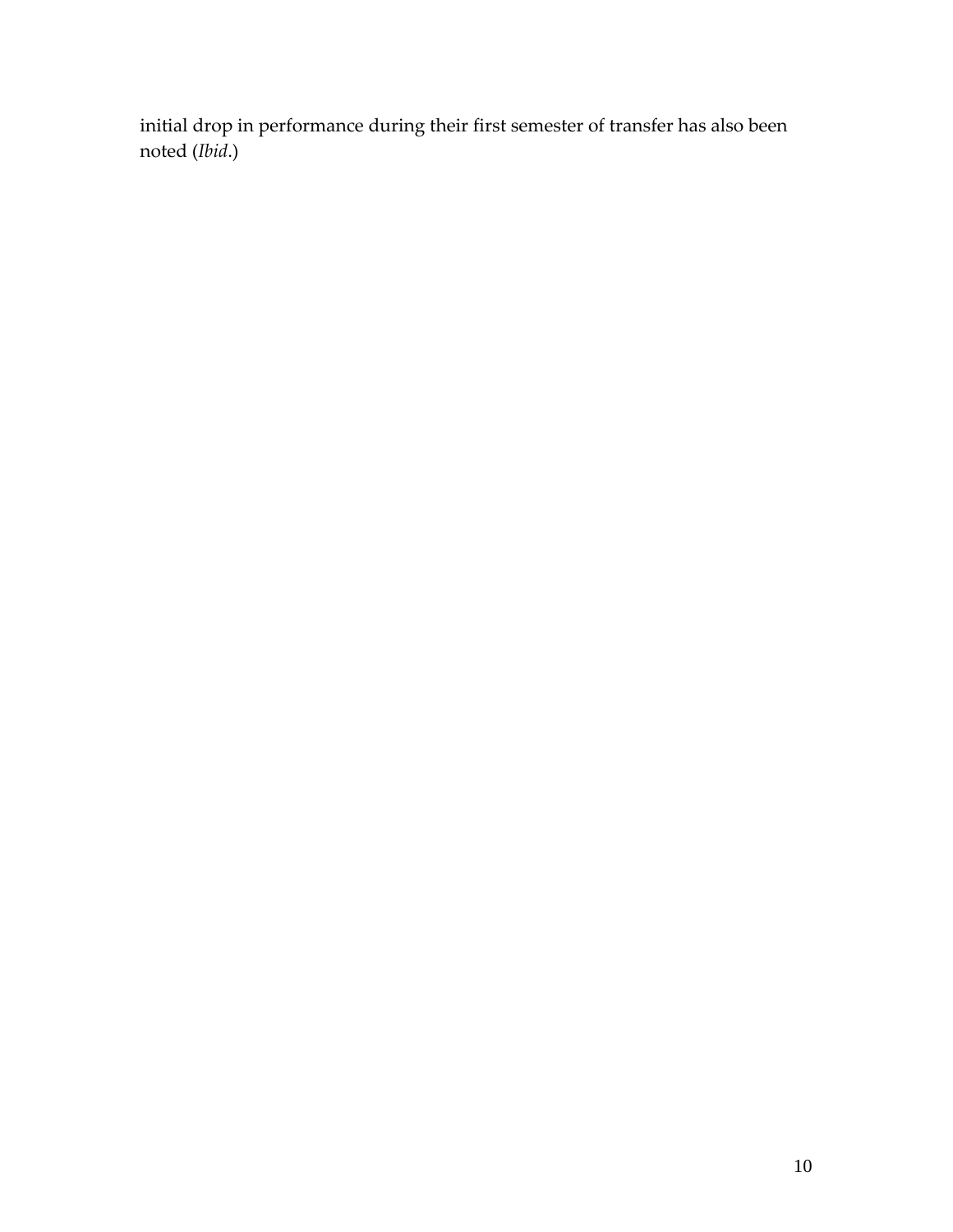## **References**

- Durst, S.S. (2009). *Short‐Cycle Higher Education in the United States*. Achtergrond rapport LEIDO, Amsterdam. At [http://www.leido.nl/publicaties/documents/BackgroundReportonSCHEinthe](http://www.leido.nl/publicaties/documents/BackgroundReportonSCHEintheUSaug2009.doc) [USaug2009.doc.](http://www.leido.nl/publicaties/documents/BackgroundReportonSCHEintheUSaug2009.doc) Accessed January 31, 2010
- EURASHE (2003). *Tertiary Short Cycle Education in Europe ‐ A Comparative Study*. By Magda Kirsch (KHLeuven), Yves Beernaert (KHLeuven) and Søren Nørgaard (EURASHE). At: [http://www.see](http://www.see-educoop.net/education_in/pdf/tertiary_short_cycle_educ_europe-oth-enl-t05.pdf)[educoop.net/education\\_in/pdf/tertiary\\_short\\_cycle\\_educ\\_europe](http://www.see-educoop.net/education_in/pdf/tertiary_short_cycle_educ_europe-oth-enl-t05.pdf)-oth-enl[t05.pdf](http://www.see-educoop.net/education_in/pdf/tertiary_short_cycle_educ_europe-oth-enl-t05.pdf). Accessed January 31, 2010
- EURASHE (2009). Short *Cycle Higher Education in Europe*. Presentation at Golden Sands, by Magda Kirsch and Yves Beernaert, 15 June. At: http://atlantis.utoledo.edu/SCHE\_presentation\_Varna\_new -Magda Kirsch.ppt. Accessed January 31, 2010
- Hans Daale (Dutch Association for Short Higher Education), 2006. *Short Cycle Higher Education. A Level that Works*. Presentation. Businet, Berlin 17 November. At:

[http://www.businet.org.uk/public/conferenceDocs/Berlin2006/Hans%20Dahl](http://www.businet.org.uk/public/conferenceDocs/Berlin2006/Hans%20Dahle%20%20Short%20Cycle%20Higher%20Education%20-A%20LEVEL%20THAT%20WORKS.ppt) [e%20%20Short%20Cycle%20Higher%20Education%20](http://www.businet.org.uk/public/conferenceDocs/Berlin2006/Hans%20Dahle%20%20Short%20Cycle%20Higher%20Education%20-A%20LEVEL%20THAT%20WORKS.ppt)‐ [A%20LEVEL%20THAT%20WORKS.ppt](http://www.businet.org.uk/public/conferenceDocs/Berlin2006/Hans%20Dahle%20%20Short%20Cycle%20Higher%20Education%20-A%20LEVEL%20THAT%20WORKS.ppt). Accessed January 31, 2010

 National Qualifications Authority of Ireland (2003). *Short‐cycle awards in context: A review of developments relating to higher education awards' structures outside the State*. At:

[http://www.nqai.ie/docs/framework/researchreports/Short](http://www.nqai.ie/docs/framework/researchreports/Short-Cycle_Context.pdf)‐ [Cycle\\_Context.pdf](http://www.nqai.ie/docs/framework/researchreports/Short-Cycle_Context.pdf) . Accessed January 31, 2010

- Organisation for Economic Cooperation and Development (1973). *Short‐Cycle Higher Education. A Search for Identity*. OECD publication Center. At: [http://www.eric.ed.gov/ERICDocs/data/ericdocs2sql/content\\_storage\\_01/0000](http://www.eric.ed.gov/ERICDocs/data/ericdocs2sql/content_storage_01/0000019b/80/34/01/d3.pdf) [019b/80/34/01/d3.pdf.](http://www.eric.ed.gov/ERICDocs/data/ericdocs2sql/content_storage_01/0000019b/80/34/01/d3.pdf) Accessed January 31, 2010
- Organisation for Economic Cooperation and Development (2009). Education at a Glance 2009. At: [http://www.oecd.org/document/24/0,3343,en\\_2649\\_39263238\\_43586328\\_1\\_1\\_1](http://www.oecd.org/document/24/0,3343,en_2649_39263238_43586328_1_1_1_1,00.html) [\\_1,00.html.](http://www.oecd.org/document/24/0,3343,en_2649_39263238_43586328_1_1_1_1,00.html) Accessed January 31, 2010

#### *Further reading*